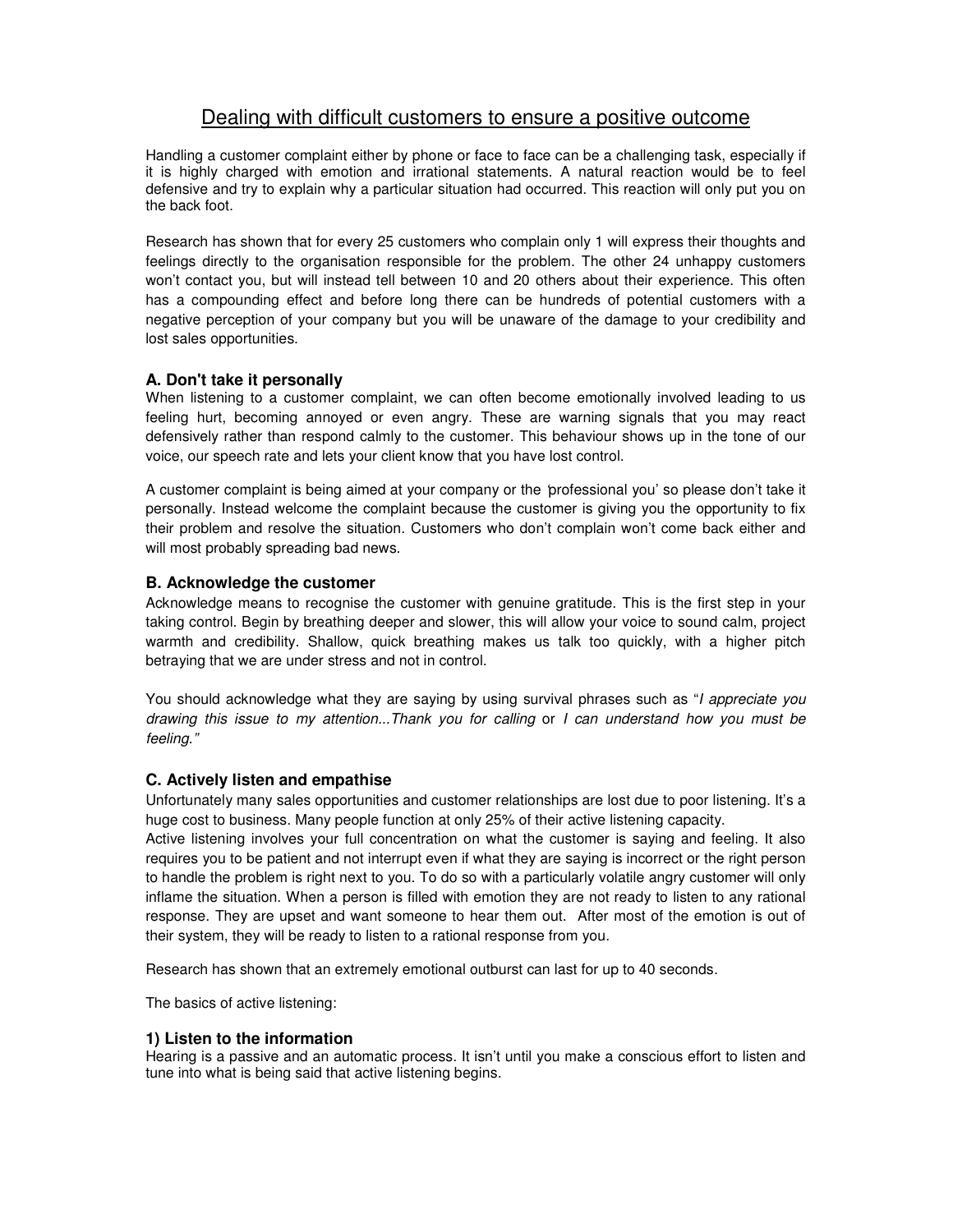## **2) Understand the Information**

Accurately interpreting what the customer has said through their words and vocal tone. You may need to paraphrase to ensure you have fully understood what was said. Aim to understand the customer's feelings and read between the lines, in other words find out what they are really saying. Take notes if appropriate. This will also slow the process and the customer's anger will dissipate quicker because they will see that you really care by the fact you are trying to get all the facts.

## **3) Assess the information**

Whether you agree or disagree with what has been stated, don't react by jumping to conclusions, because the information could be incomplete or filtered. When you are in doubt ask more questions or paraphrase.

# **4) Respond to the information**

Your verbal and non-verbal feedback need to be in harmony and communicate that you have listened, understood and accurately assessed what the customer has told you. This will create mutual understanding. Inappropriate responses are:

- Reacting defensively or aggressively
- Remaining silent and not responding

# **5. Ask Questions**

This is an opportunity for you to take control, reduce the customer's frustration or anger and at the same build rapport. These 3 outcomes are possible because if you ask open questions starting with who, what, where, when and how to encourage the customer to speak freely and provide you with all the information you need. At an emotional level as the customer is speaking they will also be releasing their negative feelings relating to the problem. They will then be ready to listen to you. By showing that you care for the customer, actively listening and asking questions the customer will respond in a positive manner.

Research has shown that 68% of the reasons behind why customers won't buy from the same person or company again are because they feel that they don't care.

## **6. Find a solution and ask for feedback**

Once you have all the information, you will hopefully be in a position to solve the customer's problem. Sometimes it is as straight forward as providing a refund or a credit. There are times when it's more complex. In these situations why not ask the customer what they think would be a fair solution? You may be surprised that the customer's answer is less costly to your company than the one you were considering. You could ask "Mary if you were in my shoes what would you do to resolve this issue?"

Once a solution has been agreed upon it's important to ask for the customer's feedback. This way you can be sure that the customer is satisfied with the outcome. You might say "If I was to provide you with a credit note would that be okay with you? or "That takes take care of that doesn't it?"

## **7. Follow up**

It is rare for a customer who has complained to receive a follow up to check they are still happy. This can be done simply with a phone call or a thank you card sent in the mail. It is an opportunity to differentiate yourself and your company from your competitors and it will help you to build loyal customer relationships.

Research has found that if a complaint has been handled well from the customer's perspective, 91% of them will come back and buy from you again. In fact, they will feel a closer connection because of the emotional experience they shared with you. The customer knows that in future if there is a problem it isn't a problem because you will look after them and then follow up. This can also lead to referred business.